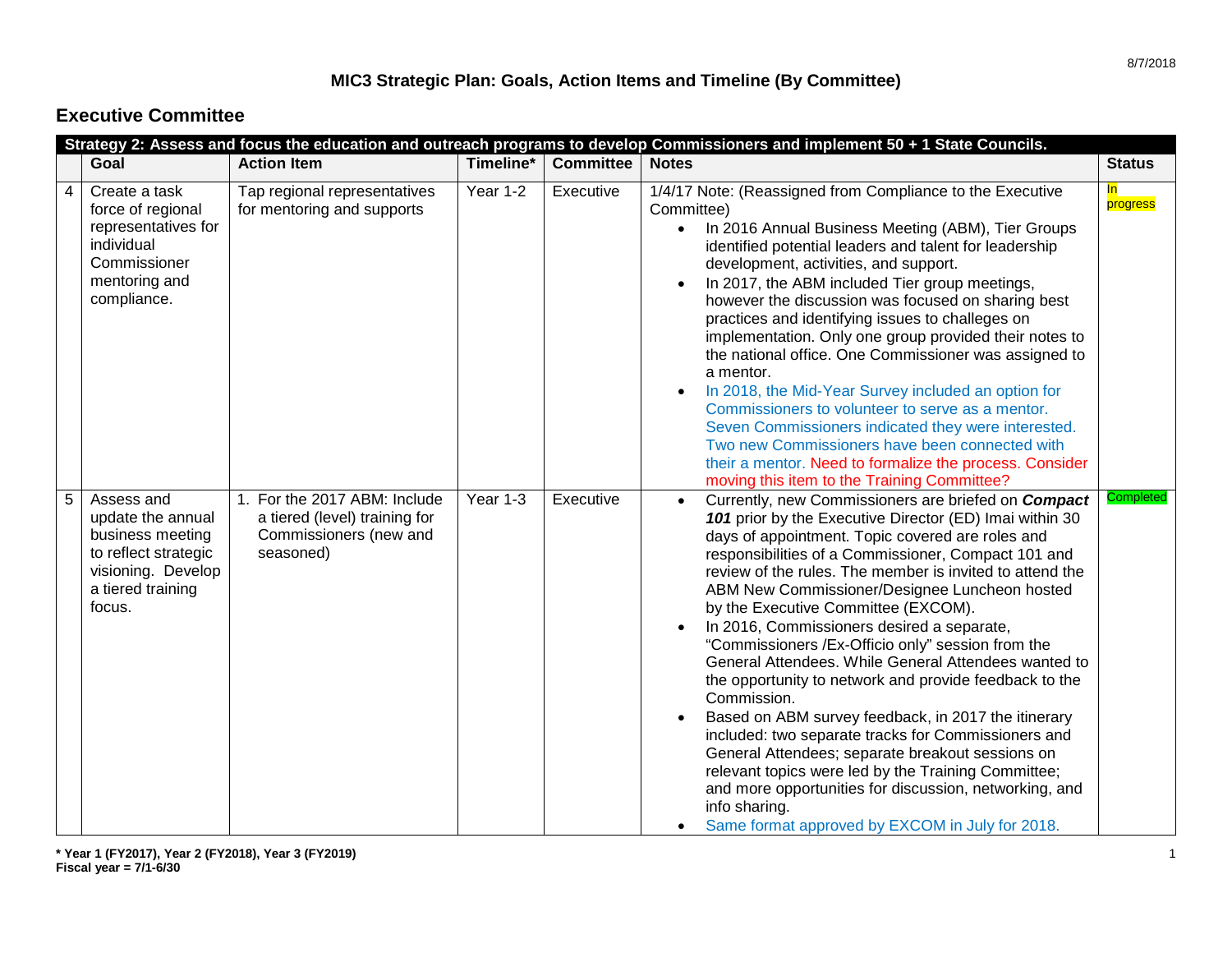|                                                                                                          |          |           |                                                                                                                                                                                                                                                                                                                                                                                                                                                                                                                                                                                                                                                                                                      | 8/7/2018         |
|----------------------------------------------------------------------------------------------------------|----------|-----------|------------------------------------------------------------------------------------------------------------------------------------------------------------------------------------------------------------------------------------------------------------------------------------------------------------------------------------------------------------------------------------------------------------------------------------------------------------------------------------------------------------------------------------------------------------------------------------------------------------------------------------------------------------------------------------------------------|------------------|
| 2. Provide an update on SP<br>goals and acheivements to<br>the Commission                                | Year 1-3 | Executive | Incorporated into the 2017 ABM General Session. Also,<br>updates were provided to the Commission via the: 1)<br>ED Update throughout the year, and 2) the Chair<br>Message in January.<br>Continue the same promotion for 2018.                                                                                                                                                                                                                                                                                                                                                                                                                                                                      | <b>Completed</b> |
| 3. Utilize and include Tier (by<br>impaction) Committee for<br>smaller and more<br>meaningful discussion | Year 1-3 | Executive | In 2016 Annual Business Meeting (ABM), Tier Groups<br>identified potential leaders and talent for leadership<br>development, activities, and support.<br>In 2017, the ABM included group meetings, however<br>the discussion was focused on sharing best practices<br>and identifying issues to challeges on implementation.<br>Only one group provided their notes.<br>For 2018, continued focus on engaging this group to<br>provide input to Commission focus and discussion. An<br>EXCOM member of each tier will facilitate discussion.<br>Suggest identifying a notetaker on to ensure submittal<br>to national office for documentation. Draft topics<br>identified from the Mid-Year Survey. | progress         |

|                                                                                                                                                                               | Strategy 5: Establish a sustainable culture that supports members and ensures organizational continuity                  |           |                  |                                                                                                                                                                                                                                                                                                                                                                                                                                                                                                                                                      |               |
|-------------------------------------------------------------------------------------------------------------------------------------------------------------------------------|--------------------------------------------------------------------------------------------------------------------------|-----------|------------------|------------------------------------------------------------------------------------------------------------------------------------------------------------------------------------------------------------------------------------------------------------------------------------------------------------------------------------------------------------------------------------------------------------------------------------------------------------------------------------------------------------------------------------------------------|---------------|
| Goal                                                                                                                                                                          | <b>Action Item</b>                                                                                                       | Timeline* | <b>Committee</b> | <b>Notes</b>                                                                                                                                                                                                                                                                                                                                                                                                                                                                                                                                         | <b>Status</b> |
| Establish a<br>succession plan to:<br>Develop a<br>а.<br>clear,<br>transparent<br>process to<br>identify mature<br>states to draw<br>from for<br>leadership<br>opportunities. | 1. Develop a clear,<br>transparent process to<br>identify mature states to<br>draw from for leadership<br>opportunities. | Year 1-3  | Executive        | Developed the Leadership Development Committee<br>$\bullet$<br>and launched at the 2016 ABM. Ad Hoc met at 2017<br>ABM and 2 follow-up meetings to discuss<br>transparency in succession planning to ensure<br>organizational longevity.<br>In 2018, two new members, Hartman (WY) and<br>$\bullet$<br>Forster (ME) appointed to replace current EXCOM<br>members, Korte (MN) and Weiss (WI) on the LDC.<br>The Committee sent 2 memos to the field on the new<br>process and clarifying information. The LDC is<br>scheduled to meet at end August. | progress      |
| Support a<br>b.<br>culture of<br>leadership and<br>mentoring for all<br>Commissioners.                                                                                        | 7. Support a culture of<br>leadership and mentoring<br>for all Commissioners.                                            | Year 1-3  | Executive        | Discuss and identify the mentoring process and timeline.<br>Chair Kraeger contacted Commission members during<br>the year to engage and get to know them better.<br>The Executive Director scheduled "meet and greets"<br>with 46 Commissioners and Ex-Officio members<br>during her first year. She continues this practice<br>annually. She also attends State Council Meetings in<br>person and virtually on request of Commissioners.                                                                                                            | Completed     |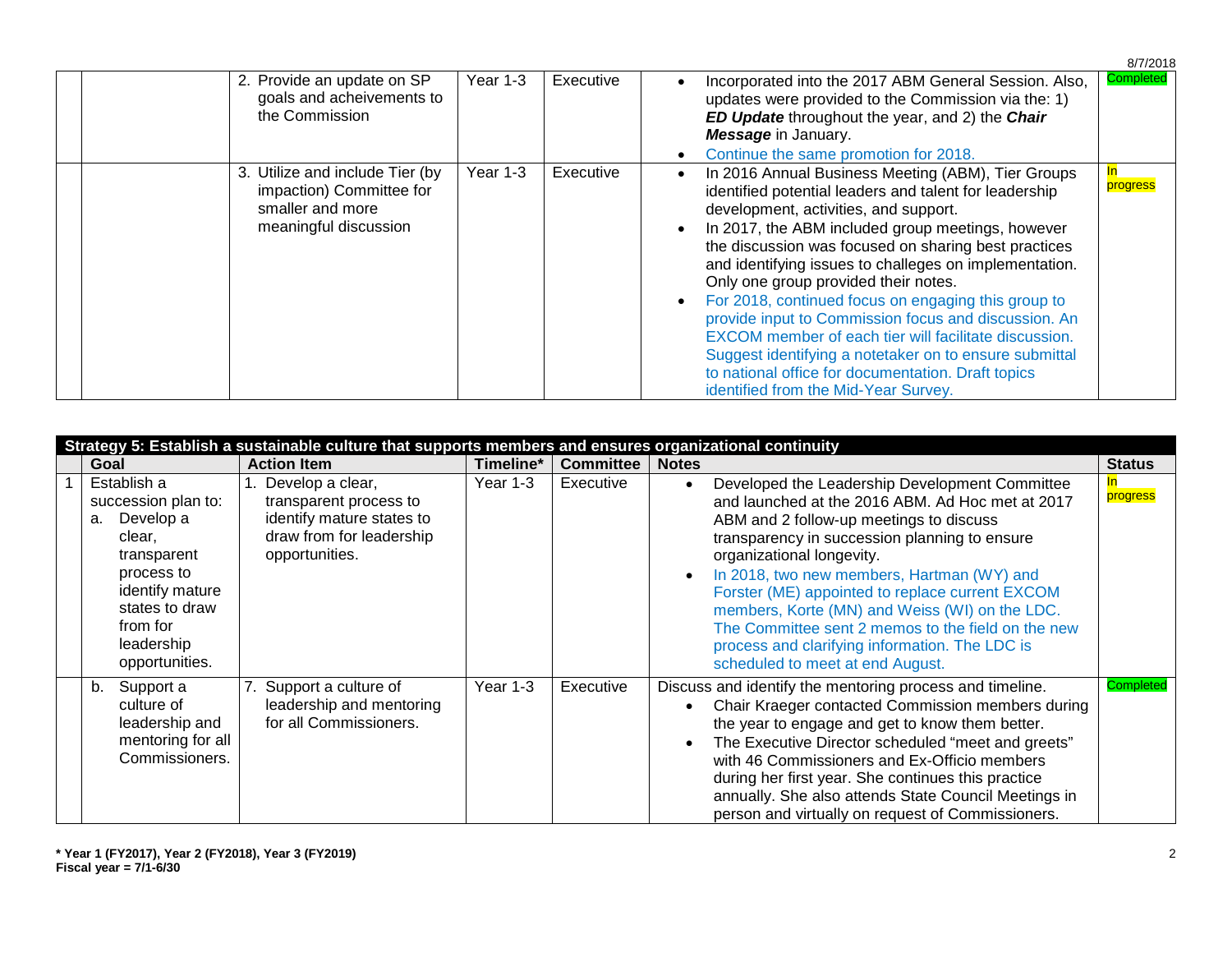|  |  |                                                                                                                 | 8/7/2018 |
|--|--|-----------------------------------------------------------------------------------------------------------------|----------|
|  |  | A New Commissioner Luncheon was added to the<br>2016 and 2017 ABMs. For 2018, the same format is<br>recommended |          |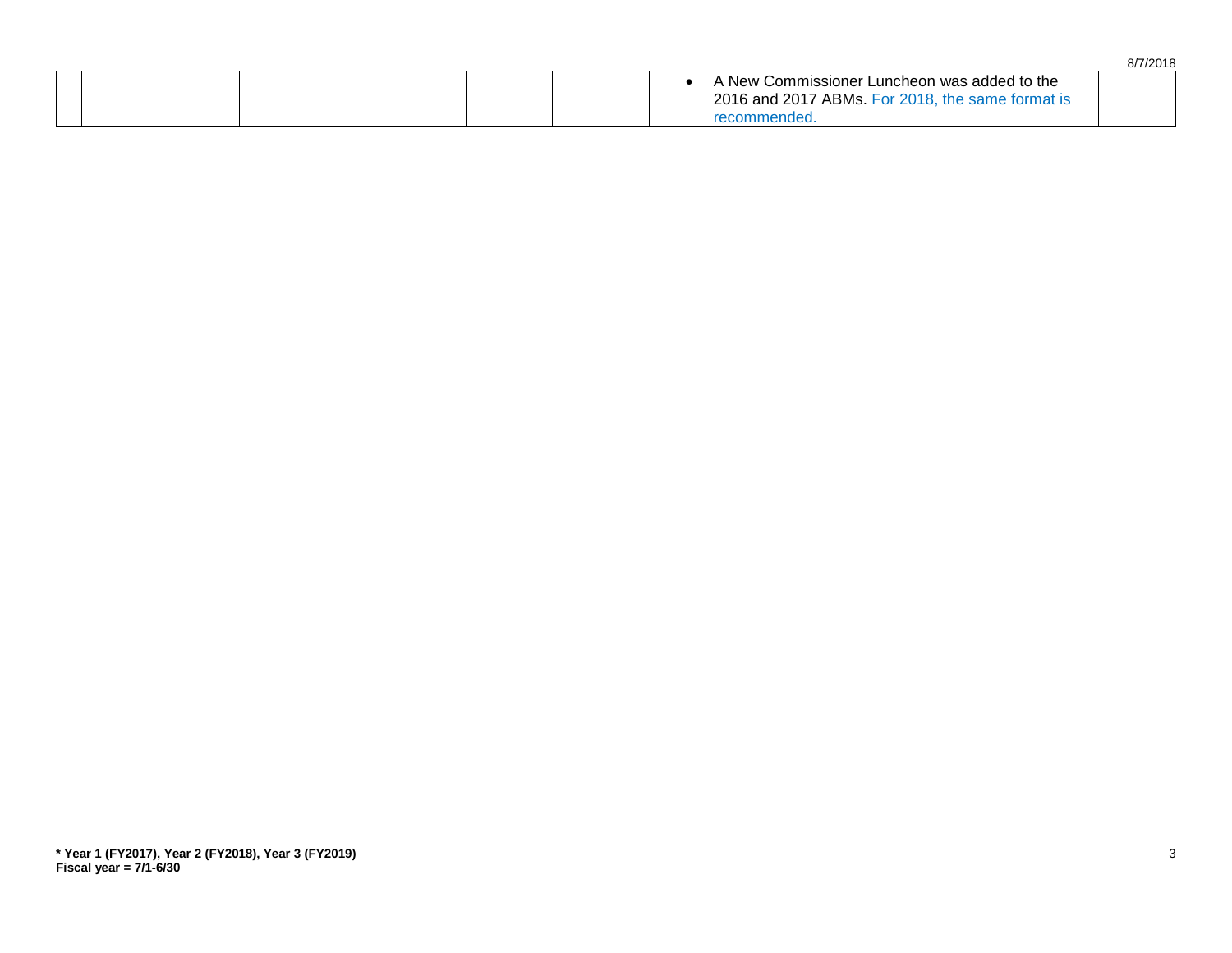## **Compliance Committee**

| Strategy 1: Develop a data collection system to fulfill Commission requirements and to improve operation effectiveness and efficiency |                                                                                                                              |                                                                                               |           |                  |                                                                                                                                                                                                                                                                                                                                                                                                                                                                                                                                                                                                                                                                                                                               |                  |  |  |
|---------------------------------------------------------------------------------------------------------------------------------------|------------------------------------------------------------------------------------------------------------------------------|-----------------------------------------------------------------------------------------------|-----------|------------------|-------------------------------------------------------------------------------------------------------------------------------------------------------------------------------------------------------------------------------------------------------------------------------------------------------------------------------------------------------------------------------------------------------------------------------------------------------------------------------------------------------------------------------------------------------------------------------------------------------------------------------------------------------------------------------------------------------------------------------|------------------|--|--|
|                                                                                                                                       | Goal                                                                                                                         | <b>Action Item</b>                                                                            | Timeline* | <b>Committee</b> | <b>Notes</b>                                                                                                                                                                                                                                                                                                                                                                                                                                                                                                                                                                                                                                                                                                                  | <b>Status</b>    |  |  |
|                                                                                                                                       | Design info and<br>archive collection<br>system for historical<br>continuity and<br>transparency for the<br>national office. | Create a database info and<br>archive collection system<br>working with the national<br>staff | Year 1    | Compliance       | The EXCOM approved a new Records<br>$\bullet$<br>Retention Policy to ensure documents are filed<br>according to industry standards.<br>In 2017, developed a new State Coordination<br>policy that asks Commissioners to provide<br>annually: State Council info and an updated<br>member list to the national office for archival,<br>achievements and other pertinent info. The<br>draft was approved in early March and by the<br>EXCOM in April. The policy is effective July 1.<br>The Chair/Vice-Chair conducted 2 webinars in<br>September.<br>On request, staff provided Commissioners<br>with samples of State Council meeting<br>agendas, minutes, handouts and reports to<br>assist in Compact implementation.      | <b>Completed</b> |  |  |
| 3                                                                                                                                     | Conduct a needs<br>assessment by state.                                                                                      | Conduct a local (within<br>state) needs and reviews                                           | Year 1-3  | Compliance       | States vary on Compact implementation.<br>Currently, the national office collects:<br>Commissioner appointments/names; dues<br>payments; state council meetings dates,<br>minutes, and council members. Are other<br>fields needed? Keep info at the national level.<br>Is a "needs survey" necessary to identify what<br>states need to be successful?<br>In July 2017, Compliance launched q New<br>State Coordination policy, approved by the<br>Executive Committee, that outlines a<br>timeframe, process, and communication for<br>Commissioner appointments. Two webinars<br>were held that month led by the Chair and<br>Vice Chair.<br>The national office is currently collecting the<br>info for FY18 from states. | Completed        |  |  |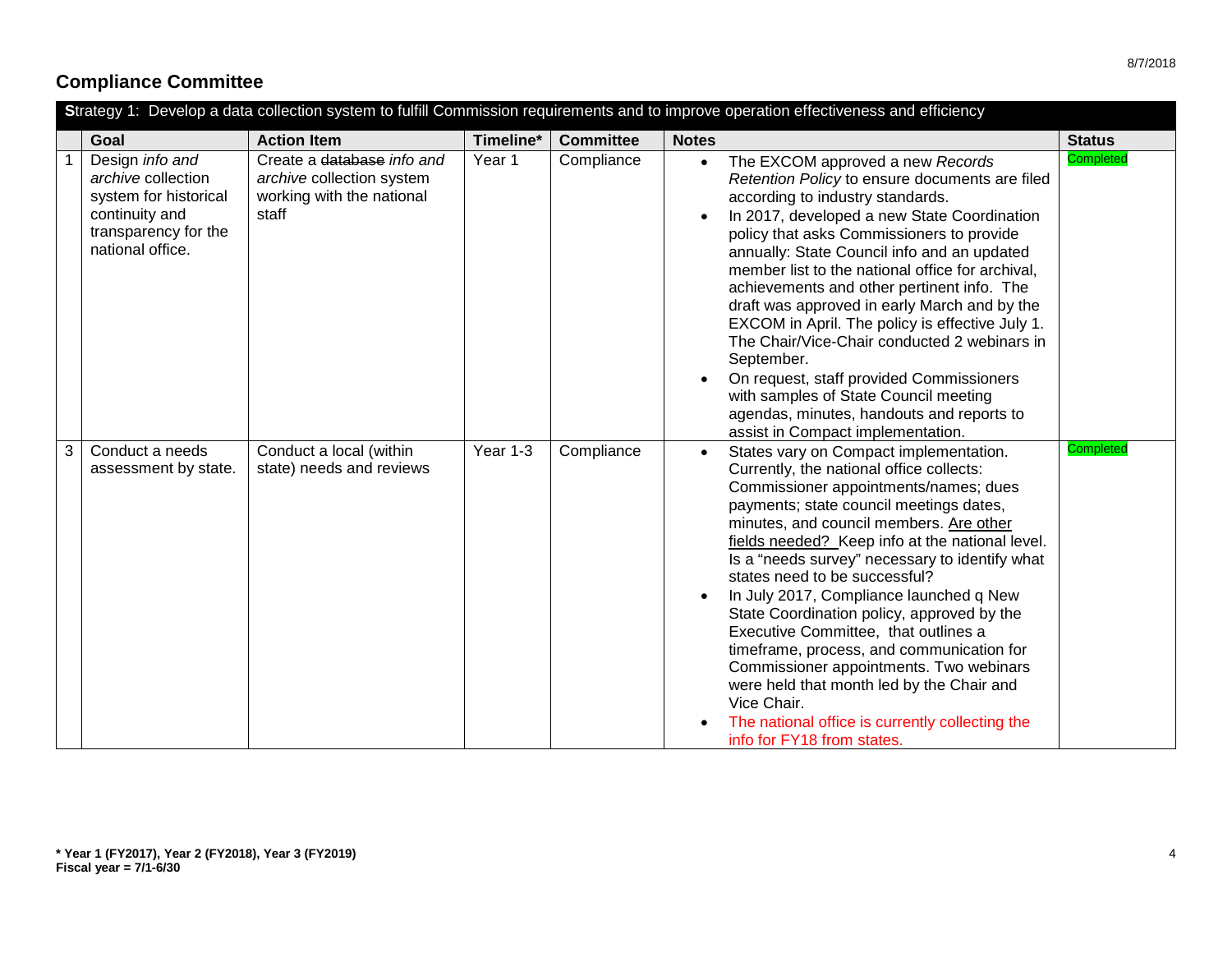|                |                                                                                                                                                                                                                                                                                    |                                                                                                                       |           |                                               |                                                                                                                                                                                                                                                                                                                                                                                                                                                                                                                                                                                                                                                                                          | 8/7/2018         |
|----------------|------------------------------------------------------------------------------------------------------------------------------------------------------------------------------------------------------------------------------------------------------------------------------------|-----------------------------------------------------------------------------------------------------------------------|-----------|-----------------------------------------------|------------------------------------------------------------------------------------------------------------------------------------------------------------------------------------------------------------------------------------------------------------------------------------------------------------------------------------------------------------------------------------------------------------------------------------------------------------------------------------------------------------------------------------------------------------------------------------------------------------------------------------------------------------------------------------------|------------------|
|                | <b>Councils.</b>                                                                                                                                                                                                                                                                   |                                                                                                                       |           |                                               | Strategy 2: Assess and focus the education and outreach programs to develop Commissioners and implement 50 + 1 State                                                                                                                                                                                                                                                                                                                                                                                                                                                                                                                                                                     |                  |
|                | Goal                                                                                                                                                                                                                                                                               | <b>Action Item</b>                                                                                                    | Timeline* | Committee(s)                                  | <b>Notes</b>                                                                                                                                                                                                                                                                                                                                                                                                                                                                                                                                                                                                                                                                             | <b>Status</b>    |
| $\mathbf{1}$   | Develop a<br>Commissioner education<br>program to:<br>a. Assess individual<br>states as to level of<br>training needed, and<br>b. Equip<br>Commissioners with<br>appropriate tools and<br>technologies.                                                                            | Jointly developing a<br>Commissioner and<br>Designee education<br>program and rollout with<br>PR & Training Committee | Year 1-3  | Compliance;<br>Communications<br>and Outreach | Identify key personnel in states for<br>Commissioners that support the<br>Compact. Include in the checklist?<br>More guidance has been requested by<br>Commissioners from national office on<br>how states could/should handle<br>Commissioner appointments and<br>vacancies. New State Coordination<br>policy outlines a timeframe, process, and<br>communication for appointments.<br>Develop a Commissioner job description<br>to assist states in appointments.                                                                                                                                                                                                                      | In progress      |
| $\overline{2}$ | Assess each State<br>Council for regulatory<br>compliance. (refer to<br>Strategy 1.2)<br>a. Conduct joint<br>assessment of<br>councils,<br>b. Identify roles of SLOs<br>and interaction on<br>State Councils, and<br>c. Conduct council<br>reassessment when<br>key changes occur. | <b>State Council assessments</b><br>(identify changes and<br>connections)                                             | Year 1-2  | Compliance                                    | States have different needs for a Council<br>$\bullet$<br>- do states have flexibility to meet their<br>needs and capablities?<br>Identify key components of a<br>"successful" Council? Identify best<br>practices with other states.<br>In 2018, the committee surveyed the<br><b>Commission for State Council Meeting</b><br>dates for FY17 and FY18. The State<br><b>Council Meeting Report results were</b><br>shared and the the committee agreed<br>that a proposal be drafted requiring<br>councils to meet, at minimum, once<br>annually. The committee drafted the<br>language which was forwarded to the<br>rules Committee for consideration. Rules<br>will review in August. | In progress      |
| 3              | Develop key measures<br>of effectiveness for<br>Commissioners and<br>councils. (refer to<br>Strategy 1.3)<br>a. Develop a checklist<br>for Commissioners<br>and councils.                                                                                                          | Key measures of<br>effectiveness of State<br>Commissioners                                                            | Year 1-2  | Compliance                                    | More guidance from MIC3 office on how states<br>could/should handle appointments. Draft<br>checklist developed by national office.                                                                                                                                                                                                                                                                                                                                                                                                                                                                                                                                                       | <b>Completed</b> |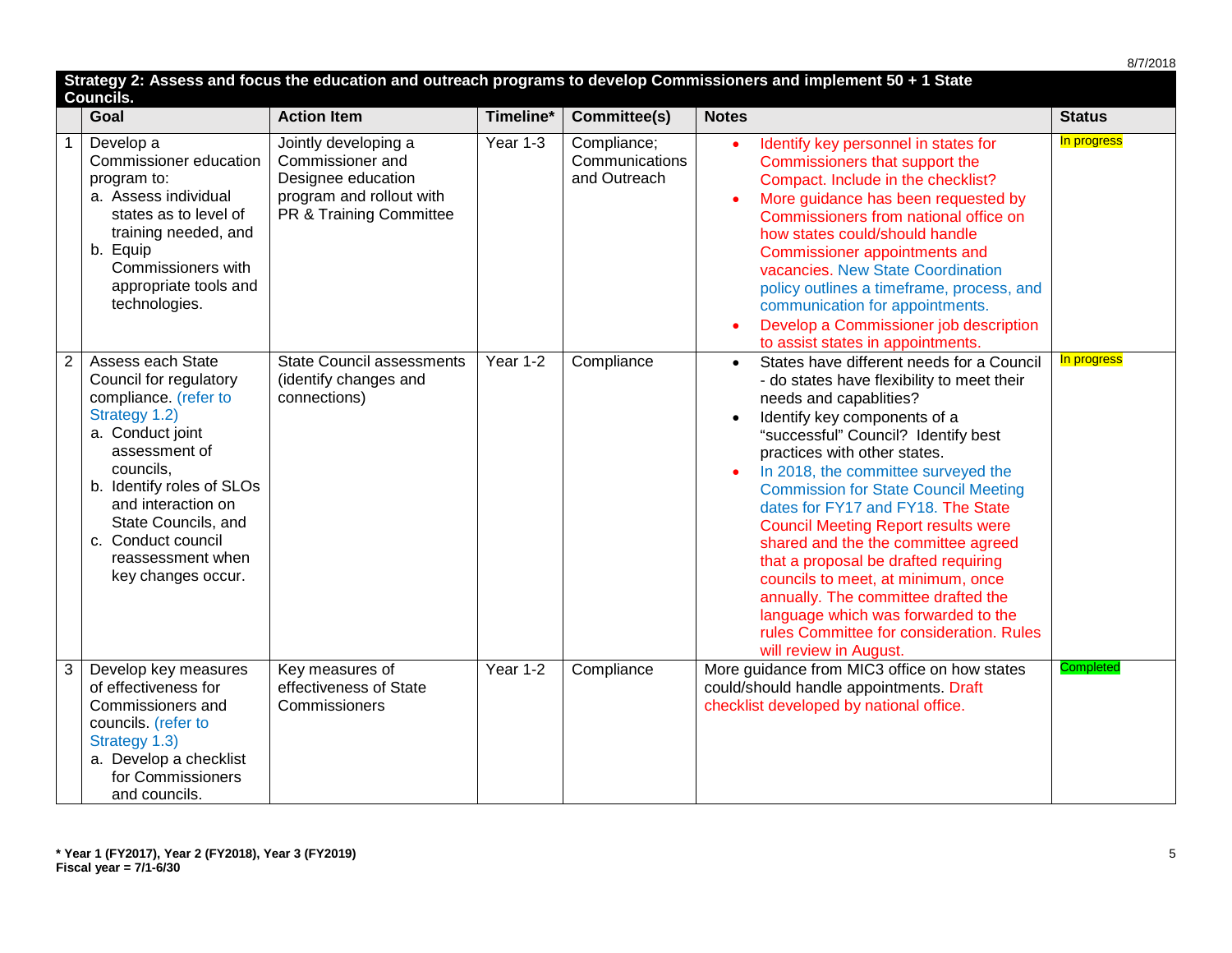#### **Finance Committee**

|                |                                                                                                                                    |                                                                                                                                                                                                                                                                                                           |                               |                    | Strategy 5: Establish a sustainable culture that supports members and ensures organizational continuity                                                                                                                                                                                                                                                                                                                                                                                                                                           |                                       |
|----------------|------------------------------------------------------------------------------------------------------------------------------------|-----------------------------------------------------------------------------------------------------------------------------------------------------------------------------------------------------------------------------------------------------------------------------------------------------------|-------------------------------|--------------------|---------------------------------------------------------------------------------------------------------------------------------------------------------------------------------------------------------------------------------------------------------------------------------------------------------------------------------------------------------------------------------------------------------------------------------------------------------------------------------------------------------------------------------------------------|---------------------------------------|
|                | Goal                                                                                                                               | <b>Action Items</b>                                                                                                                                                                                                                                                                                       | Timeline*                     | <b>Committee</b>   | <b>Notes</b>                                                                                                                                                                                                                                                                                                                                                                                                                                                                                                                                      | <b>Status</b>                         |
| $\overline{2}$ | Ensure sustainability<br>to:<br>a. Identify external<br>impacts on the<br>MIC3 mission and<br>fiscal outlook. (e.g.<br>ESSA, BRAC) | 1. Identify fiscal impacts to<br>MIC3 revenue (reduced<br>military child population) -<br>via DOD<br>a. Consider<br>Sequestration, BRAC,<br>DOD budget cuts.<br>(2017)                                                                                                                                    | Ongoing                       | Finance            | National office tracked the Admistration's priorities<br>$\bullet$<br>and budget to expand the military in size and<br>capability. Growth of military dependents<br>anticipated.<br>Requested data from DOD Representative, Kathy<br>Facon on personnel growth. In 2016, an Army<br>update was provided, pending other service<br>information.                                                                                                                                                                                                    | progress                              |
|                | b. Identify<br>opportunities to<br>increase support                                                                                | 2. Consider, as a<br>contingency only, what<br>dues structure changes<br>may be required in the<br>future. (This would only<br>be if revenue stream falls<br>to the point where using<br>reserve is required for<br>operations).<br>3. Research and pursue<br>investment strategy for<br>reserve dollars. | Year <sub>2</sub><br>Year 1-2 | Finance<br>Finance | Connections (triangulation) from DODEA, Impact Aid<br>survey, Military Identifier, etc. to help identify population<br>trends<br>Committee analysed 3 year data on military<br>$\bullet$<br>dependents and dues. Between FY17=FY19,<br>there was a reduction of 40K children, which<br>decreased revenue by \$30K.<br>Dues increase proposal approved and released to<br>$\bullet$<br>the field for discussion for vote at the 2018 ABM.<br>Steps:<br>In August 2017, approved amount of reserve<br>$\bullet$<br>funds were invested on Vanguard. | <b>Completed</b><br>$\ln$<br>progress |
|                | and sponsorship of<br>MIC3 (e.g. vendors,<br>supporters,<br>affiliates.<br>associations and<br>states).                            |                                                                                                                                                                                                                                                                                                           |                               |                    | In August, the committee will assess the results of<br>$\bullet$<br>fund over the past year.                                                                                                                                                                                                                                                                                                                                                                                                                                                      |                                       |
|                |                                                                                                                                    | Identify other revenue or<br>4.<br>support opportunities for<br>MIC3. (2017).<br>(Organizations with<br>similar mission/interest)                                                                                                                                                                         | Year <sub>2</sub>             | Finance            | Associations that help support military students<br>$\bullet$<br>(School Counselors Association, AASA, NASSP,<br>NAESP, NEA. AFT, PTA, Mental Health, Special<br>Education Association). Financial partnerships<br>(i.e. military connected financial institutions)<br>National office developed a matrix of current<br>partnerships and levels.                                                                                                                                                                                                  | <u>In</u><br>progress                 |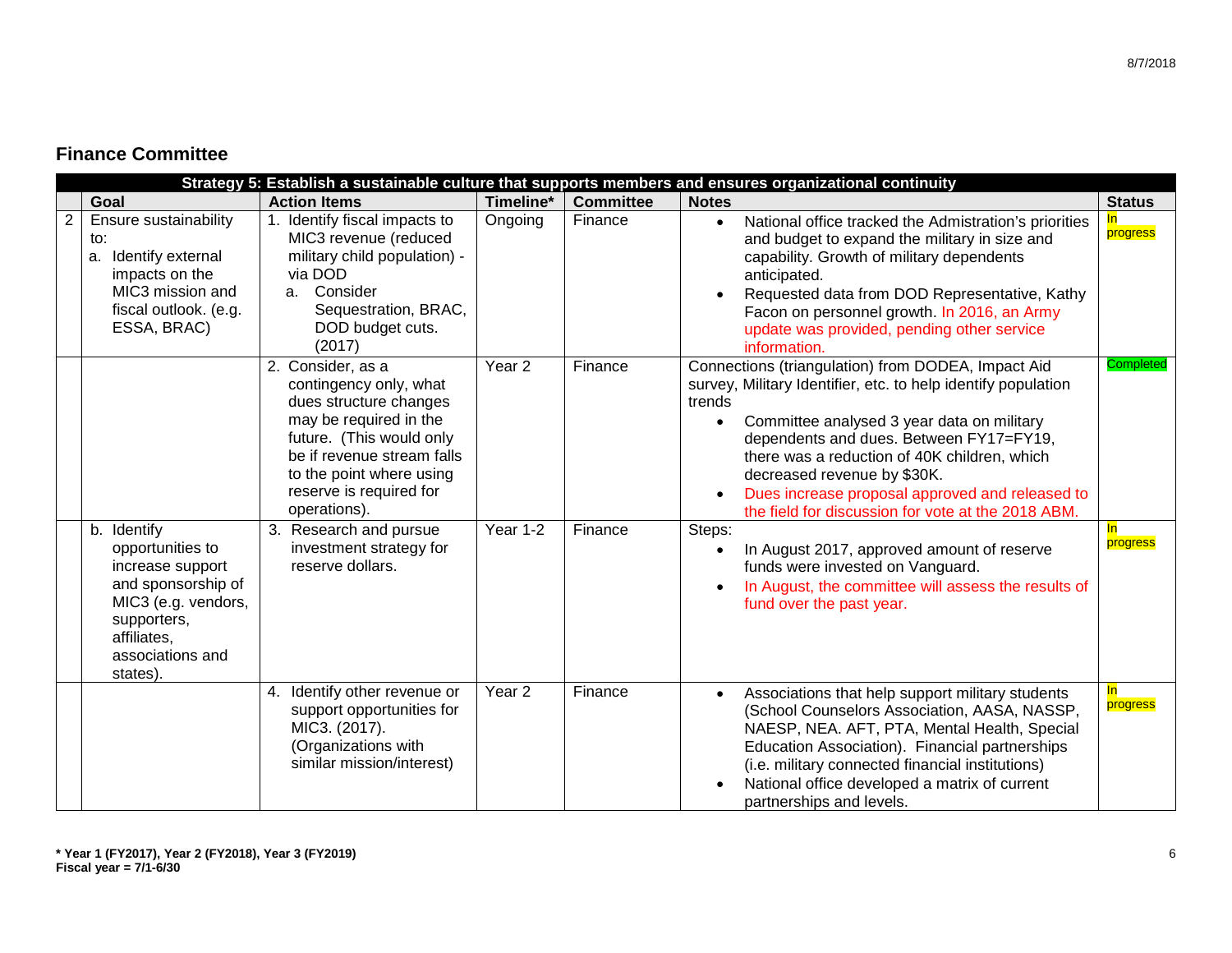## **Training Committee**

|                                                                                                                                                                                                            |                                                                                                                                                                                                                                                                                                                                                                                                    |           |                                               | Strategy 2: Assess and focus the education and outreach programs to develop Commissioners and implement 50 + 1 State Councils.                                                                                                                                                                                                                                                                                                                                                                                                                                                                                                                                                                                                                                                                                                                                                                                                        |               |
|------------------------------------------------------------------------------------------------------------------------------------------------------------------------------------------------------------|----------------------------------------------------------------------------------------------------------------------------------------------------------------------------------------------------------------------------------------------------------------------------------------------------------------------------------------------------------------------------------------------------|-----------|-----------------------------------------------|---------------------------------------------------------------------------------------------------------------------------------------------------------------------------------------------------------------------------------------------------------------------------------------------------------------------------------------------------------------------------------------------------------------------------------------------------------------------------------------------------------------------------------------------------------------------------------------------------------------------------------------------------------------------------------------------------------------------------------------------------------------------------------------------------------------------------------------------------------------------------------------------------------------------------------------|---------------|
| Goal                                                                                                                                                                                                       | <b>Action Item</b>                                                                                                                                                                                                                                                                                                                                                                                 | Timeline* | Committee(s)                                  | <b>Notes</b>                                                                                                                                                                                                                                                                                                                                                                                                                                                                                                                                                                                                                                                                                                                                                                                                                                                                                                                          | <b>Status</b> |
| Develop a<br>Commissioner<br>education program to:<br>c. Assess individual<br>states as to level of<br>training needed,<br>and<br>d. Equip<br>Commissioners with<br>appropriate tools<br>and technologies. | POC Don Kaminar (AR)<br>1. Identify key personnel in<br>states (i.e.<br>Commissioners/Designees)<br>2. Electronic access to the<br><b>Commissioner Guide</b><br>Redo the website: improve<br>navigation/access; list<br>current statute, info on how<br>to develop a council; FAQ;<br>Electronic resources: Best<br>Practices; sample agendas<br>and minutes; update video<br>(Refer to Strat 4.2) | Year 1    | Compliance;<br>Communications<br>and Outreach | Development of videos and other resources,<br>$\bullet$<br>tools and technologies are underway.<br>In 2018, the Training Committee approved<br>$\bullet$<br>\$900 to fund modifying an existing video by<br>PsychArmor and the Natl Military anf Family<br>Assn (NMFA). The video was tabled due to<br>objections regarding the video's student<br>diversity by the representative of the US<br>Dept of Defense Education Activity, and<br><b>Commissioners from Wisconsin and</b><br>Minnesota. A new video and two Public<br>Service Announcements were independently<br>developed by the national office and will be<br>reviewed by Training, and Communications<br>and Outreach committees at their next<br>scheduled meetings in August.<br>An assessment of states on level and type of<br>training was conducted in January by the<br>committee. They are currently drafting the<br>breakout training slides for the 2018 ABM. | progress      |

|                                                                                   | Strategy 4: Increase and improve communication resources                                                                                                                                                                                                                                                                                                     |            |                                    |                                                                                                                                                                                                                                                                                                      |                  |
|-----------------------------------------------------------------------------------|--------------------------------------------------------------------------------------------------------------------------------------------------------------------------------------------------------------------------------------------------------------------------------------------------------------------------------------------------------------|------------|------------------------------------|------------------------------------------------------------------------------------------------------------------------------------------------------------------------------------------------------------------------------------------------------------------------------------------------------|------------------|
| Goal                                                                              | <b>Action Item</b>                                                                                                                                                                                                                                                                                                                                           | Timeline*  | <b>Committee</b>                   | <b>Notes</b>                                                                                                                                                                                                                                                                                         | <b>Status</b>    |
| Refresh and rebrand<br>MIC3 resources - logo,<br>newsletter, and<br>publications. | POC Kathleen Murphy (NH)<br>Update MIC3 Logo<br>Newsletter - who is the<br>2.<br>audience? How often?<br>a. Monthly tips<br>Appropriate to time<br>b.<br>of year (storyboard)<br><b>Publication articles</b><br>$C_{\rm{eff}}$<br>re: military families<br>Create products and<br>3.<br>services for the ABM<br>Publications -<br>a.<br>Internal v. external | Year $2-3$ | Communic<br>ations and<br>Outreach | Logo completed (launched at 2016 ABM)<br>In FY2017, new marketing collaterals and a new<br>digital newsletter were released. In addition, the<br>new Executive Director Update was published for<br>Commissioners.<br>The new website was launched in September<br>2017 and continues to be updated. | <b>Completed</b> |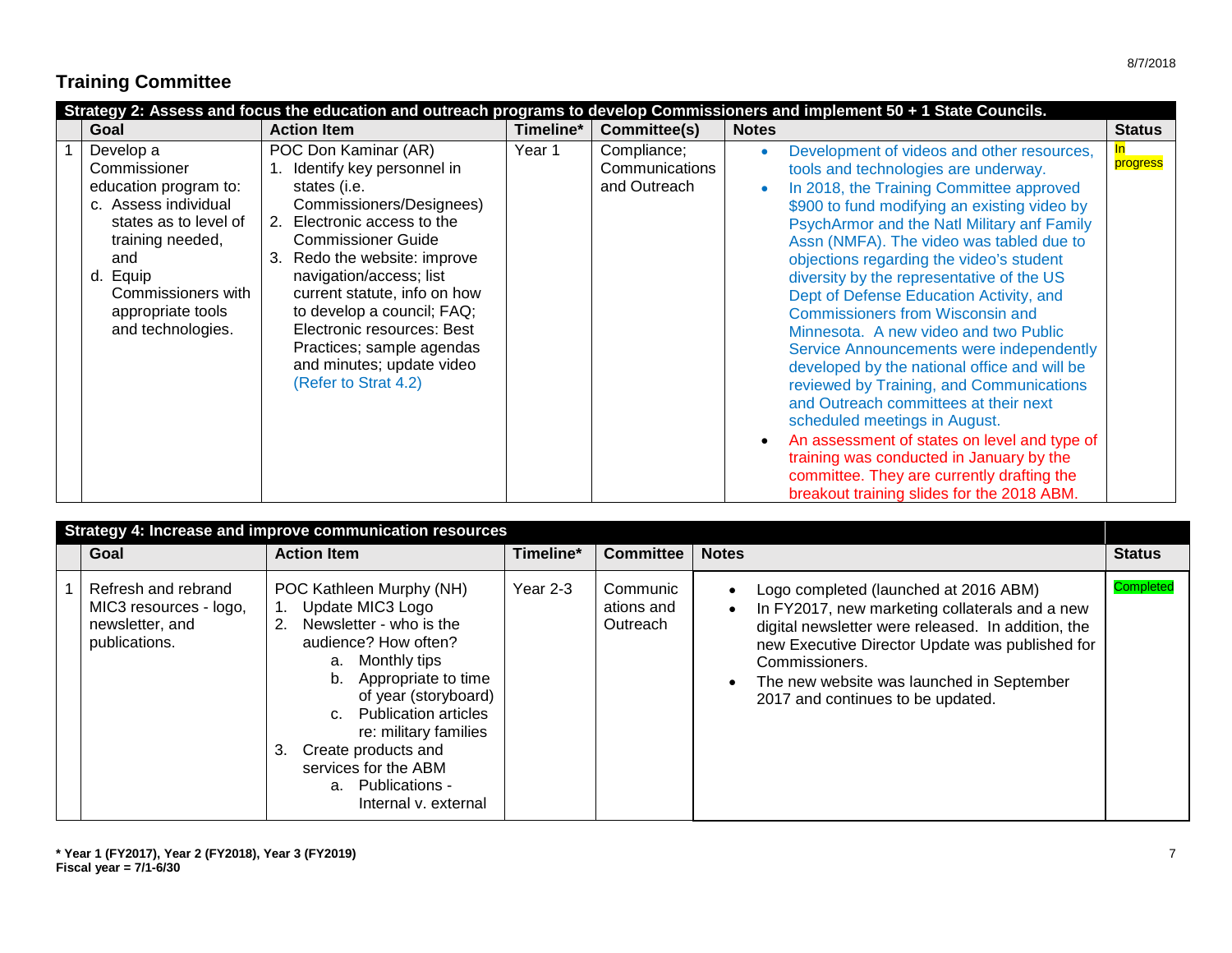|                |                                                                                                                                                           |                                                                                                                                              |                   |                                    | 8/7/2018                                                                                                                                                                                                                                                                                                                                           |
|----------------|-----------------------------------------------------------------------------------------------------------------------------------------------------------|----------------------------------------------------------------------------------------------------------------------------------------------|-------------------|------------------------------------|----------------------------------------------------------------------------------------------------------------------------------------------------------------------------------------------------------------------------------------------------------------------------------------------------------------------------------------------------|
|                |                                                                                                                                                           | b. Update power<br>points and<br>presentations (topic<br>specific)<br>Templates that<br>C.<br>states can<br>personalize                      |                   |                                    |                                                                                                                                                                                                                                                                                                                                                    |
| $\overline{c}$ | Completely revamp the<br>website by updating and<br>making it more user<br>friendly to serve as a<br>resource for both<br>internal and external<br>users. | POC Scott Bensing (NV)                                                                                                                       | Year 1            | Communic<br>ations and<br>Outreach | <b>Completed</b><br>New website launched on 9/11 and includes<br>current, basic information that is easy to access<br>and valuable.<br>Need to develop videos and other resources,<br>$\bullet$<br>tools and technologies needed.                                                                                                                  |
| 3              | Develop MIC3 annual<br>report and state<br>summaries profiles to<br>provide accountability<br>and transparency                                            |                                                                                                                                              | Year <sub>1</sub> | Communic<br>ations and<br>Outreach | Completed<br>First Annual Report published in September last<br>year. Second Annual Report published in<br>October.<br>State profiles were updated in January and info is<br>current. Profiles will be updated annually or when<br>a Commissioner transition occurs.                                                                               |
| $\overline{4}$ | Update MIC3 Video -<br>Professional production                                                                                                            | POC Kathy Facon (DODEA)<br>Identify audience and<br>format (PSA vs. video)<br>Develop storyboard and<br>script<br>Create production timeline | Year 2-3          | Training                           | In progress<br>DOD has agreed to assist in this effort. Staff has<br>$\bullet$<br>met with DOD Representative, Kathy Facon to<br>discuss production opportunities. Storyboard and<br>script approved in Spring<br>The national office has independently developed<br>two PSA's. All three PSA's will be reviewed at the<br>next meeting in August. |
| 5              | Update/create webinar<br>program.                                                                                                                         | POC Clay Corley (LA)<br>Identify needs<br>6.<br>7.<br>Develop program ideas<br>8.<br>Develop fiscal and program<br>proposal                  | Year 2-3          | Training                           | Not started<br>ABM 2017's survey feedback provided ideas on<br>webinar topics and focus groups. Two areas<br>consistently mentioned by stakeholders are:<br>parents and districts/schools. Especially schools<br>located in rural areas or areas of lesser<br>impaction.                                                                           |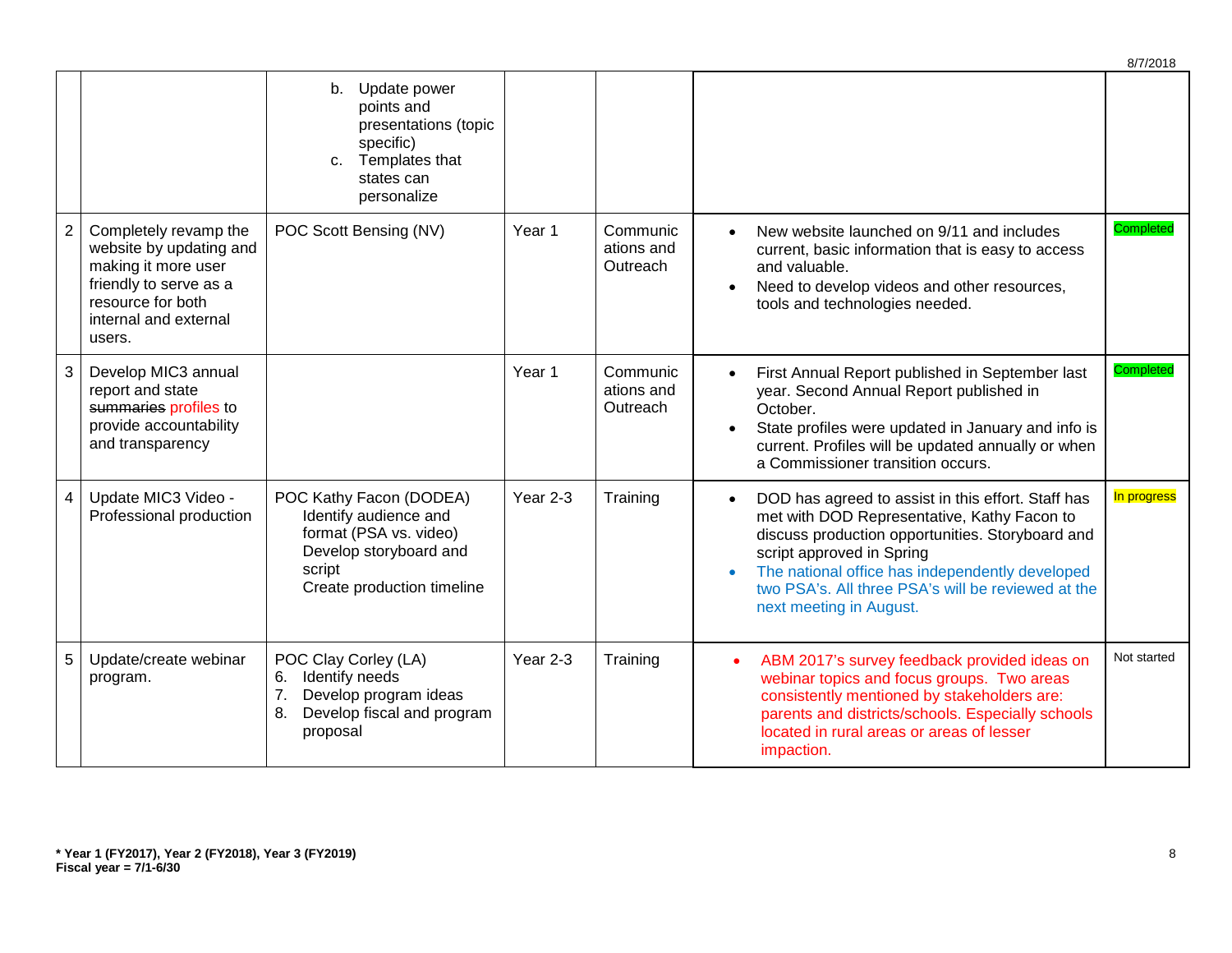| Strategy 2: Assess and focus the education and outreach programs to develop Commissioners and implement 50 + 1 State Councils. |                                 |           |                      |  |               |  |  |
|--------------------------------------------------------------------------------------------------------------------------------|---------------------------------|-----------|----------------------|--|---------------|--|--|
| Goal                                                                                                                           | <b>Action Item</b>              | Timeline* | Committee(s)   Notes |  | <b>Status</b> |  |  |
| Clearly identify the                                                                                                           | Gather input from the chairs of |           |                      |  | To Start      |  |  |
| scope and range of the                                                                                                         | the other committees.           |           |                      |  |               |  |  |
| Communications and                                                                                                             |                                 |           |                      |  |               |  |  |
| <b>Outreach Committee</b>                                                                                                      |                                 |           |                      |  |               |  |  |

### **Communication and Outreach Committee**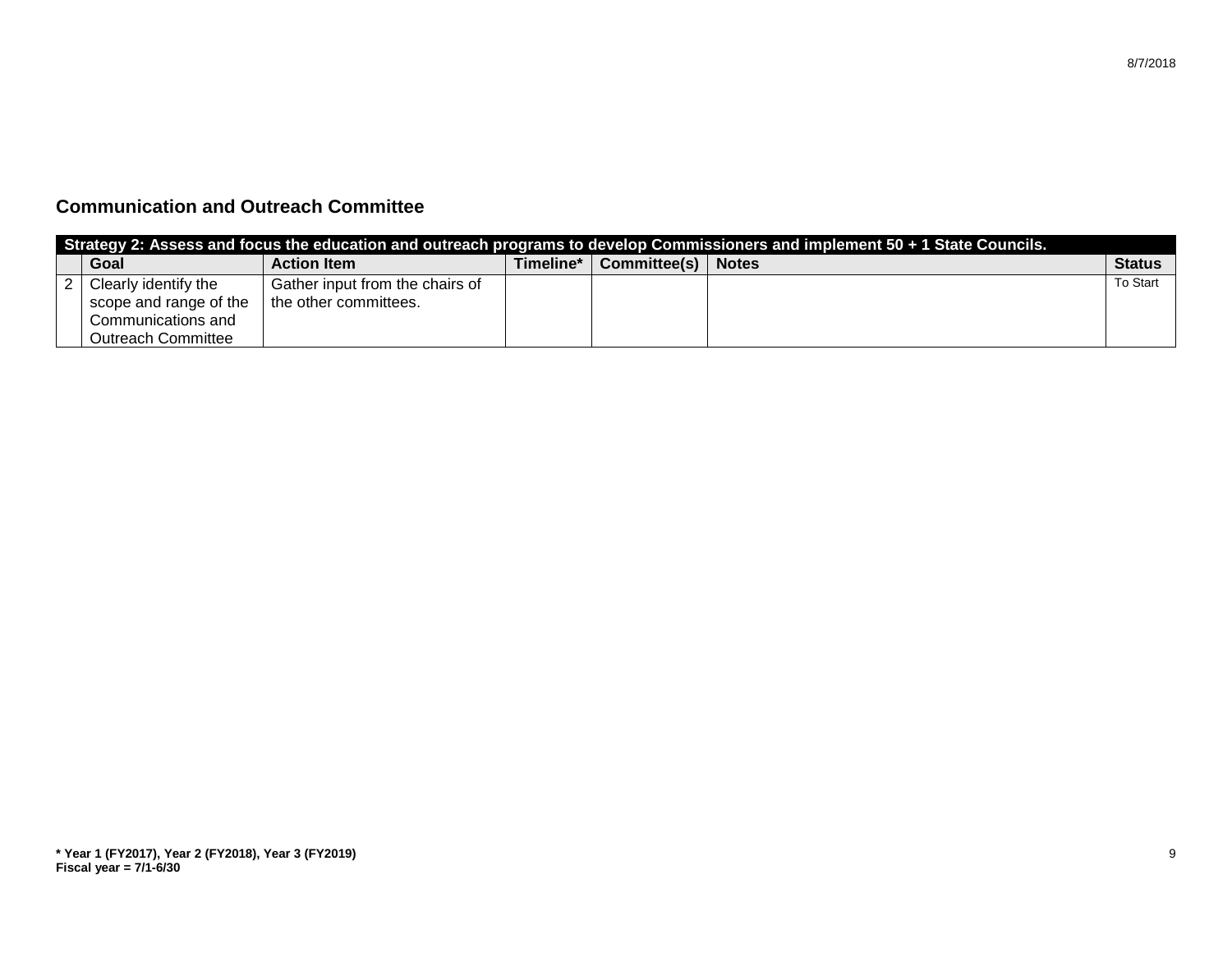|                       |                                                                                                                                                                | Strategy 3: Establish and cultivate strategic partnerships that leverage the vision of MIC3             |           |                                                                                  |                                                                                                                                                                                                                                                                                                                                                                                                                                                                                                                                                                                                                                                                                                                                                                                                                                                                                                                                                                                          | R/7/2018      |
|-----------------------|----------------------------------------------------------------------------------------------------------------------------------------------------------------|---------------------------------------------------------------------------------------------------------|-----------|----------------------------------------------------------------------------------|------------------------------------------------------------------------------------------------------------------------------------------------------------------------------------------------------------------------------------------------------------------------------------------------------------------------------------------------------------------------------------------------------------------------------------------------------------------------------------------------------------------------------------------------------------------------------------------------------------------------------------------------------------------------------------------------------------------------------------------------------------------------------------------------------------------------------------------------------------------------------------------------------------------------------------------------------------------------------------------|---------------|
|                       | Goal                                                                                                                                                           | <b>Action Item</b>                                                                                      | Timeline* | <b>Committee</b>                                                                 | <b>Notes</b>                                                                                                                                                                                                                                                                                                                                                                                                                                                                                                                                                                                                                                                                                                                                                                                                                                                                                                                                                                             | <b>Status</b> |
| $\mathbf{2}^{\prime}$ | Develop a communication<br>mechanism for<br>dissemination of<br>information through<br>partnership changes to<br>convey our message and<br>promote our vision. | Improve communication<br>of our work and role<br>Identify how other<br>compacts utilize<br>partnerships |           | Moved<br>from Rules,<br>as it aligns<br>with Comm<br>&<br>Outreach.<br>7/17/2018 | What is our message? What should groups<br>know about MIC3 and the Compact?<br>Identify groups and organizations that have<br>$\bullet$<br>similar interests. Develop a plan to connect<br>and share information.<br>Identify value added organizations that State<br>$\bullet$<br>Commissioners promote or can assist with the<br>Compact.<br>Important to get the word out on where the<br>community partnership fits in with the<br>Compact.<br>What groups give us the most coverage for<br>knowledge? Once in the system, we are really<br>good at resolving. But what about the ones<br>that we do not know about.<br>Expand the State Council invitees.<br>$\bullet$<br>What is the scope of partnerships in other<br>$\bullet$<br>states? Create a master list and<br>Commissioner can consider what would be<br>good for their state.<br>Advisory groups to the larger group can be<br>$\bullet$<br>very valuable. Some states in other<br>organizations are really beneficial. |               |

| Strategy 4: Increase and improve communication resources |                                                      |                                                                                                                        |           |                                    |                                                                                                                                                                                                                                                        |               |  |  |  |
|----------------------------------------------------------|------------------------------------------------------|------------------------------------------------------------------------------------------------------------------------|-----------|------------------------------------|--------------------------------------------------------------------------------------------------------------------------------------------------------------------------------------------------------------------------------------------------------|---------------|--|--|--|
|                                                          | Goal                                                 | <b>Action Item</b>                                                                                                     | Timeline* | <b>Committee</b>                   | <b>Notes</b>                                                                                                                                                                                                                                           | <b>Status</b> |  |  |  |
| 4                                                        | Produce new public<br>service announcement<br>(PSA). | POC Kathy Facon (DODEA)<br>Identify audience and format<br>Develop storyboard and script<br>Create production timeline | Year 2-3  | Communicati<br>ons and<br>Outreach | DOD has agreed to assist in this effort. Staff<br>has met with DOD Represenative, Kathy Facon<br>to discuss production opportunities. Pending<br>storyboard development and timelines.<br>Target: September 2018 ABM launch<br>Draft ready August 2018 | progress      |  |  |  |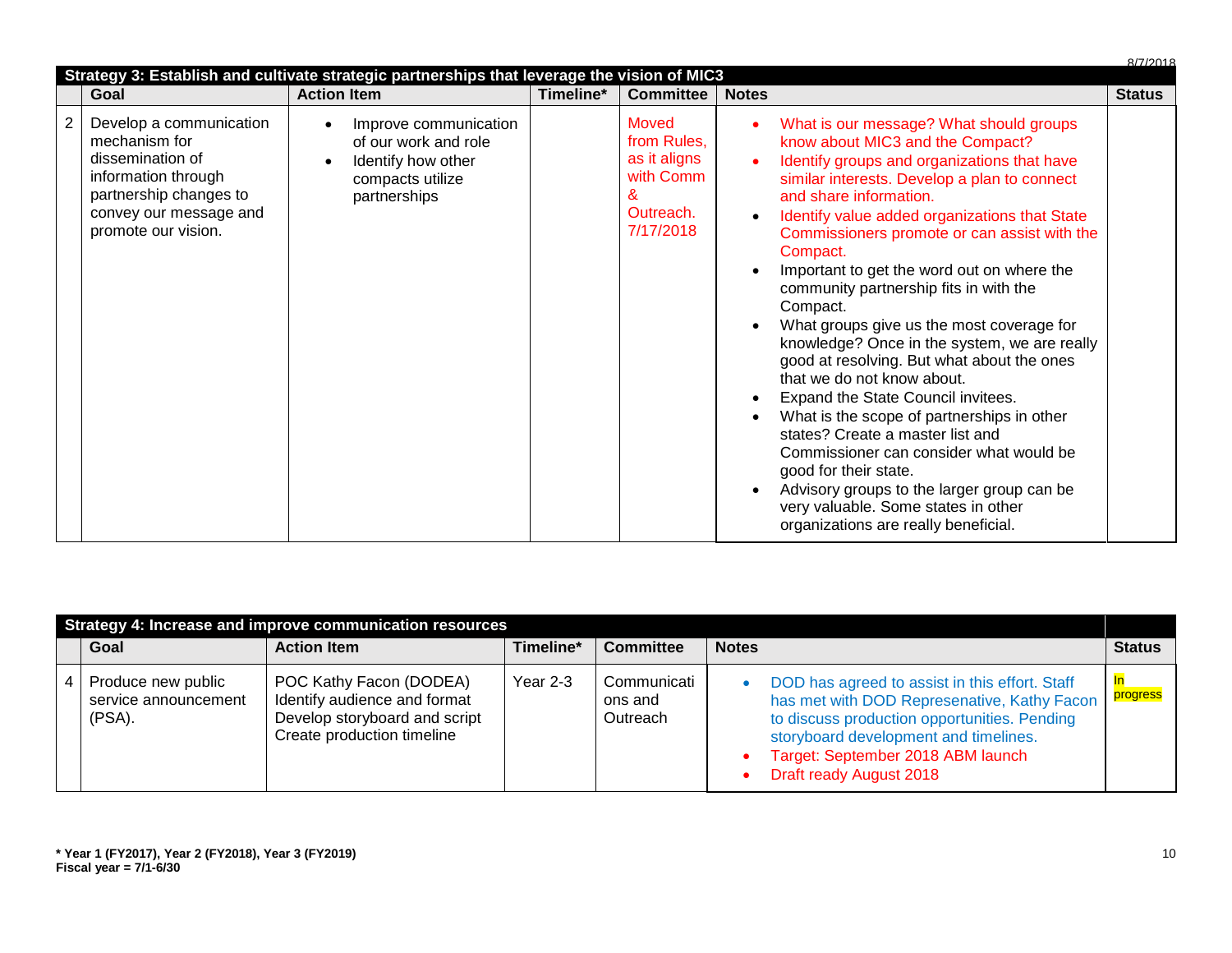|                                                           |                             |          |                                    | 8/7/2018                                                                                                                                                                                                                                                                                                          |  |
|-----------------------------------------------------------|-----------------------------|----------|------------------------------------|-------------------------------------------------------------------------------------------------------------------------------------------------------------------------------------------------------------------------------------------------------------------------------------------------------------------|--|
| Develop social media<br>strategy (e.g. Facebook<br>party) | POC Shelley Joan Weiss (WI) | Year 2-3 | Communicati<br>ons and<br>Outreach | Complete<br>Blog development - post questions and get<br>immediate feedback (state and national)<br>Social media training. Training session added<br>to ABM General Session.<br>Having a dedicated PR or social media person.<br>Staff reorganized to include a Communications<br>Associate to support this goal. |  |